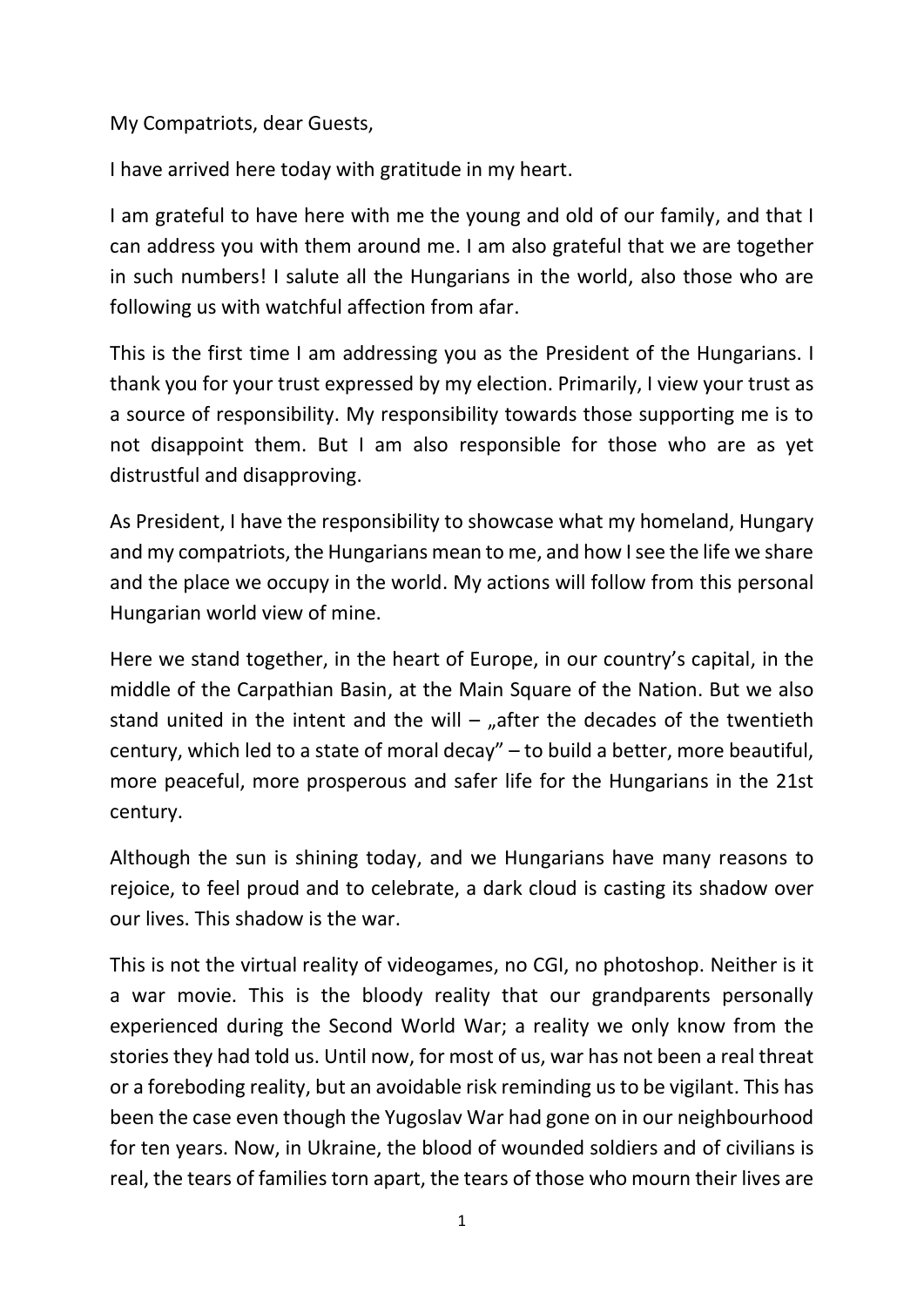real, the cries of children, the roar of tanks and the barrage of gunfire is real. The shock is real, the fear is real.

Dear Ladies and Gentlemen,

The invasion of Ukraine – as we recovered from the initial shock – demanded immediate, yet well thought-through, viable responses from all, including us.

On February 25th, as the first refugees arrived in Hungary, we rushed to their help without reflection, taking a course of action we instinctively considered selfevident. Bereg, Szabolcs and Szatmár, the local mayors, the churches and the aid organisations, the government and our country's citizens all took action simultaneously. Since then, seven hundred thousand refugees have entered Hungary's safe haven, and we together, my dear Compatriots, have raised donations worth several hundred million forints. We attend to the wounded, send food to those who have stayed behind, offer the opportunity of education to children arriving in our country, provide families with a roof over their head, food and work, and give encouragement and spiritual support to the discouraged. Hungary aced the compassion test. I thank you all for it!

In addition to selfless assistance, we also need to know what is our response to this war, what is in the best interest of our nation seen from the perspective of our past, present and the future we hope for. In ten points, this is what this war looks like from Hungary:

- 1. We condemn Putin's aggression, the armed invasion of a sovereign state.
- 2. We say eternally no to every effort aiming at the restoration of the Soviet Union!
- 3. We Hungarians want peace, here in Hungary as well as in our neighbouring countries. We want to win peace, not the war!
- 4. This war is not our war, but this war is also fought against us peace -loving Hungarians. We long for security, mutual respect and prosperity. We demand that war crimes be investigated and punished!
- 5. We are not neutral. We stand with the innocent victims and with the truth. As members of the European Union and NATO we meet our commitments, and when we have the right to say no to a decision and the interests of Hungary so require, we do say no.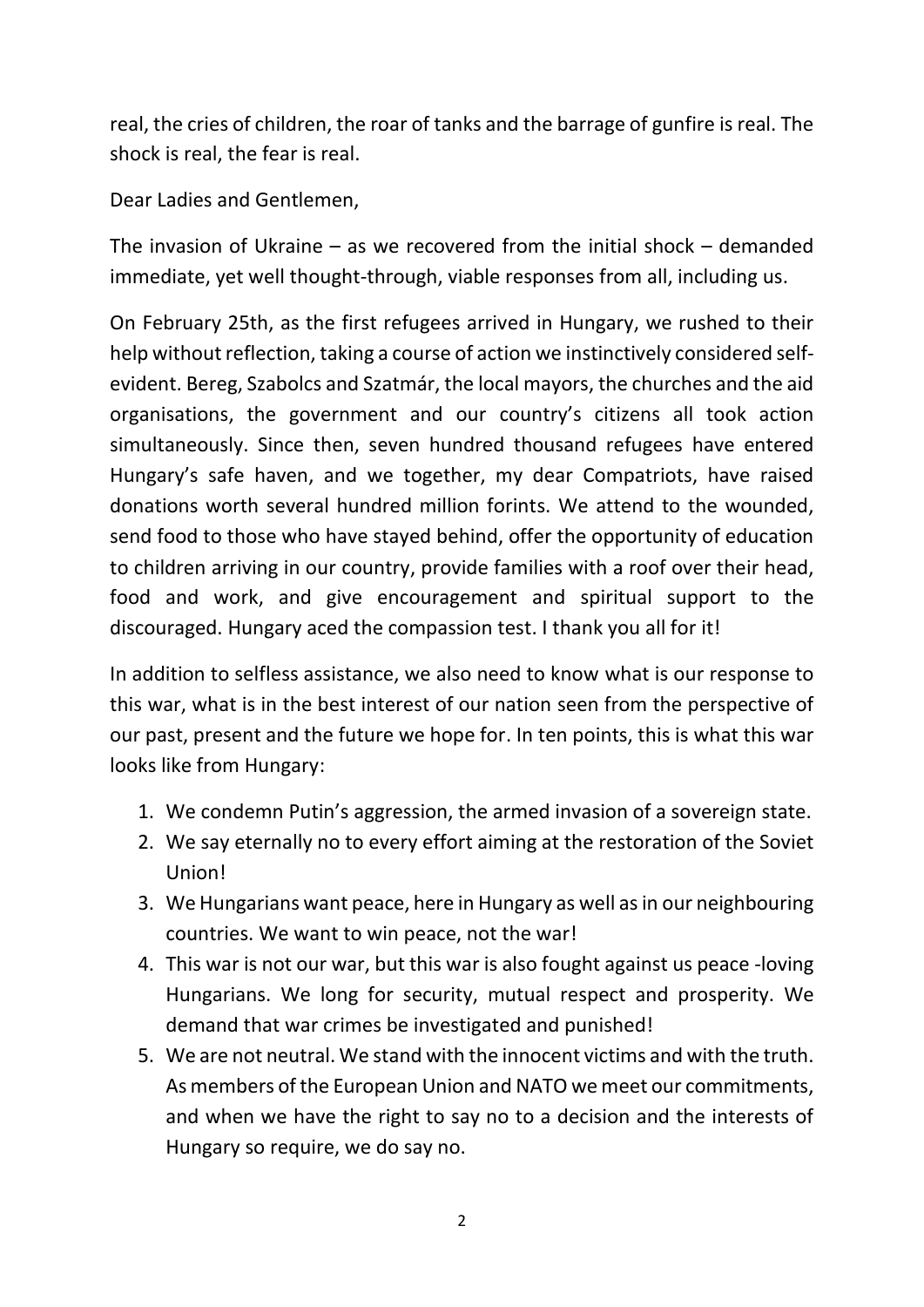- 6. Under no circumstances are we willing to give up our hard-won sovereignty! We are continuously developing our defence forces.
- 7. We support Ukraine's accession to the community of European countries.
- 8. We are prepared to make sacrifices for peace, and do not prevent our allies from making sacrifices. Yet we will not consent to decisions demanding a bigger sacrifice from the Hungarian people than the pain such decisions inflict upon the Russian aggressor.
- 9. We are willing to play a mediating role between the warring parties to facilitate the continuation of peace talks.
- 10. We insisted on respect for the rights of Hungarians in Ukraine until now, we are insisting on these rights now, and will continue to insist on these rights even after the war.

Dear Ladies and Gentlemen,

Sometimes we stand our ground alone. But we also have allies and friends who share our world view. We know on whom we can count and when, and others also know that Hungarians keep their word and are brave companions. We may be inconvenient friends at times, but when the need is real, we won't run away.

Upon my election on 10 March, I said my first trip would be to my home, to my family. I also said I would like to visit our Polish friends as soon as possible. I kept my first promise; from the National Assembly, I hurried to my family. I will not remain indebted concerning the second part, either. On Tuesday, 17 May, I am travelling to Warsaw to meet the President of the Polish people. Mr. President, dear Andrzej, I thank you for the opportunity to talk as befits friends!

Dear Ladies and Gentlemen,

We Hungarians have every reason to be proud of the wealth of our unique language, the turbulent history of our nation, the achievements of the Hungarian mind and the treasures of our culture. We believe that the revolution of 1848, the Freedom fight of 1956 and the stripping of the Iron Curtain in 1989-90 all evidence our unquenchable passion for freedom, and that if we must, we are prepared to fight for it. The whole world could see that Hungarians are a brave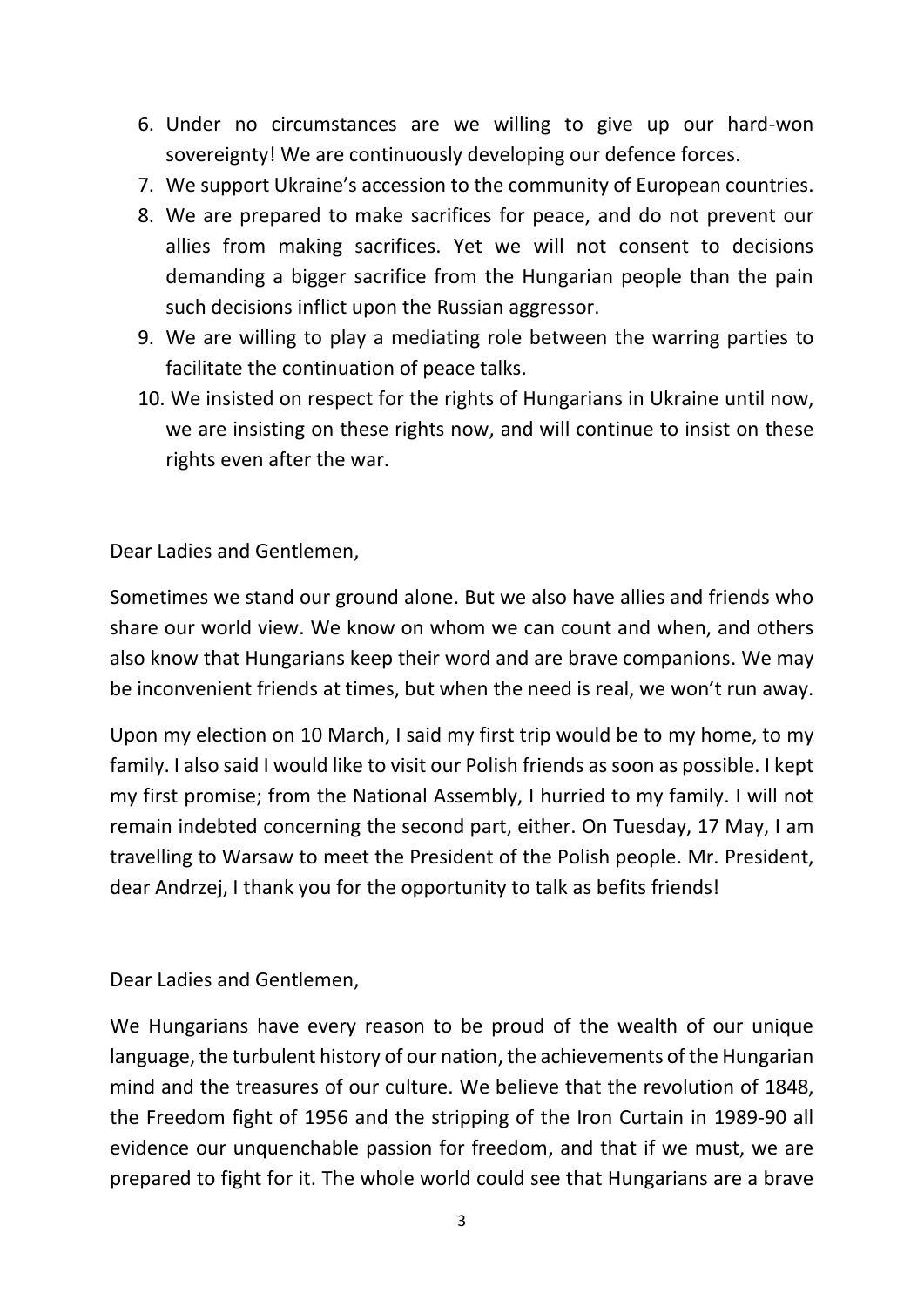and strong nation. Hungary is a sovereign country, will stand up for its interests, is not afraid of conflicts, and can defend itself and its position forged through painful experiences.

We have not changed. We are still the same as the Hungarians who fought for their freedom in 1848, in 1956 and 33 years ago.

Why is it then, that in the regions of the world where our bravery was once saluted we are less and less seen that way?

Our parents and grandparents – having endured through the 20th century that seems unendurable in retrospect – handed down to us the qualities of selfesteem, tolerance, survival skills and a fighting spirit. We thank them and are grateful to them! But our ancestors have not taught us that having a great product is not enough to ensure the product's success in the market. The idiom so popular in Hungary " Good wine needs no bush" is very telling indeed! I disagree with it! I say, even good wine needs a bush!

I consider it to be a privilege to be such a bush for Hungary, a very good wine indeed, one that even I like!

One of my missions will be to make sure that we Hungarians – beyond the romanticism of being misunderstood – also experience as frequently as possible the agreeability of being understood and appreciated.

Our nation strategy was expressed by Jenő Dsida in Transylvania as follows:

", we are preparing for a gentle war,

always for ourselves, never against others,

we steam salt and weave canvases,

belittled by others, we are growing up".

Dear Guests,

As a result of the work of a decade, Hungarians live with their heads held high again. We dare to look our real size and view the world from our specific Hungarian perspective, through the Hungarian lens, mindful of our Hungarian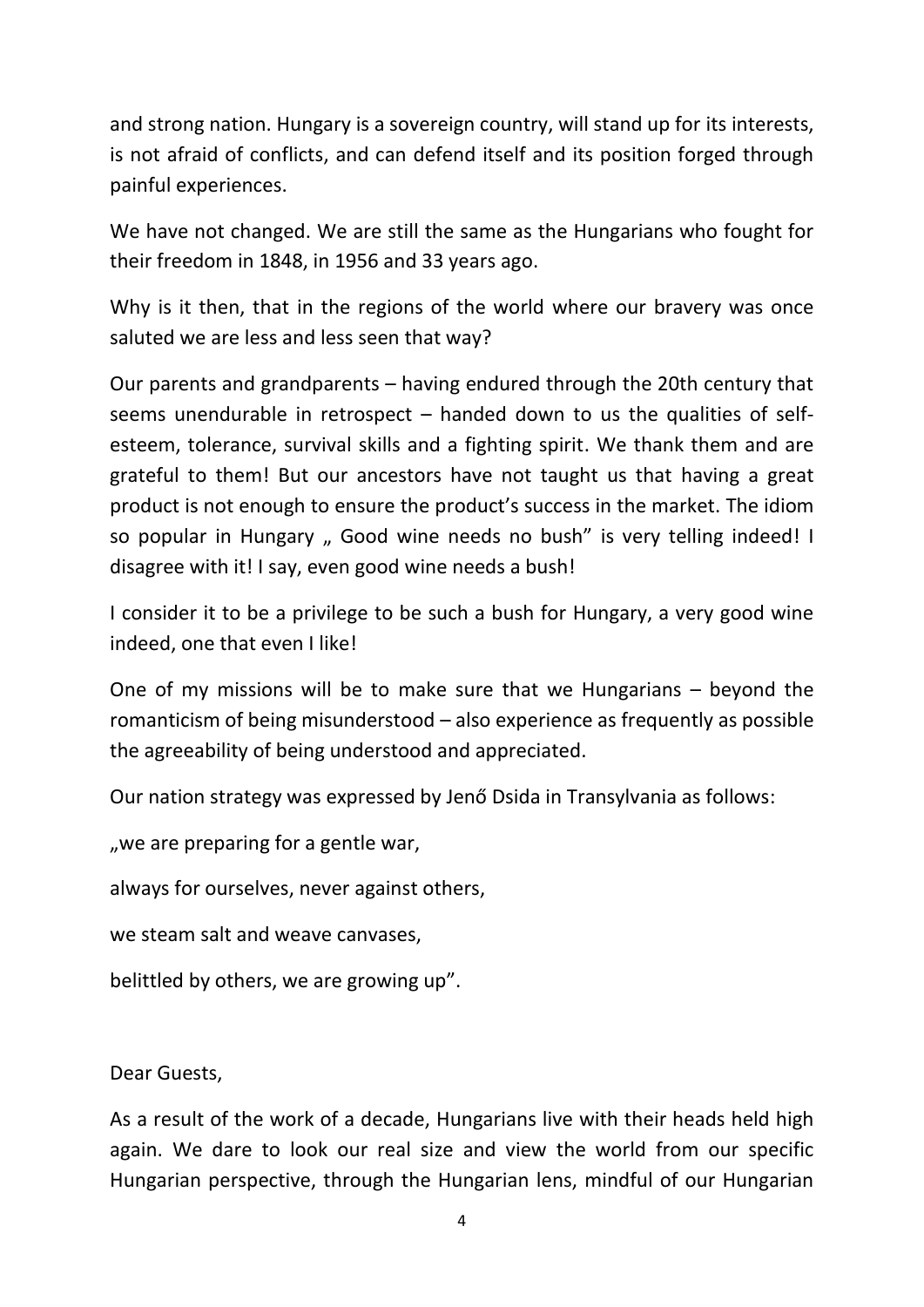interests. Hungarian confidence, healthy self-esteem, national pride are qualities that exist again. How we have been missing them!

Budapest is the most beautiful capital of the world, no building overcomes the magnificence of our Parliament building, paprika is hottest in Szeged, Hungarian women are the most beautiful in the world, plums from Szatmár give the most succulent brandy, and nothing can match the Hungarian mind. It is good if we think so! It is just as well if we realise that only we think so. Let us uphold our national pride, let us cherish it! But let us also make sure that national pride does not become national arrogance, and that neither is it replaced by globalist cowardice.

Dear Ladies and Gentlemen,

Sometimes one has to go to the wall. This is what the Commission in Brussels – constantly expanding its own mandate  $-$ , the never elected pundits, the hostile parts of international media, the dominance of big country interests – has taught us. We have learnt it is risky for a country to pursue its national interests. We have also learnt we often need to go to the wall, or even break through it at times. By now we are strong enough to even do that.

I have found it is also a good idea to check if there is a door on the wall. If the door is closed, to turn the doorknob. If the door still does not open, to see if there is a key in the lock. If there is no key there, it is worthwhile to look for someone we might know who may be willing to open the door for us. And if we still have not gotten through that wall, get the battering rams! It is good to know that by now, we Hungarians have so much strength! And how good it is if we know how much of it we should and should not use, and when to use it.

I trust that I can be of some benefit to Hungary in opening doors and finding keys!

## My Compatriots!

In the elections of 3 April, Hungary made a clear and indisputable decision to entrust the political community that has governed for twelve years with the management of our common affairs for the next four years as well. The new Parliament has been formed. I congratulate the Speaker of the House and all elected Members, and call on them to honour the trust placed in them, to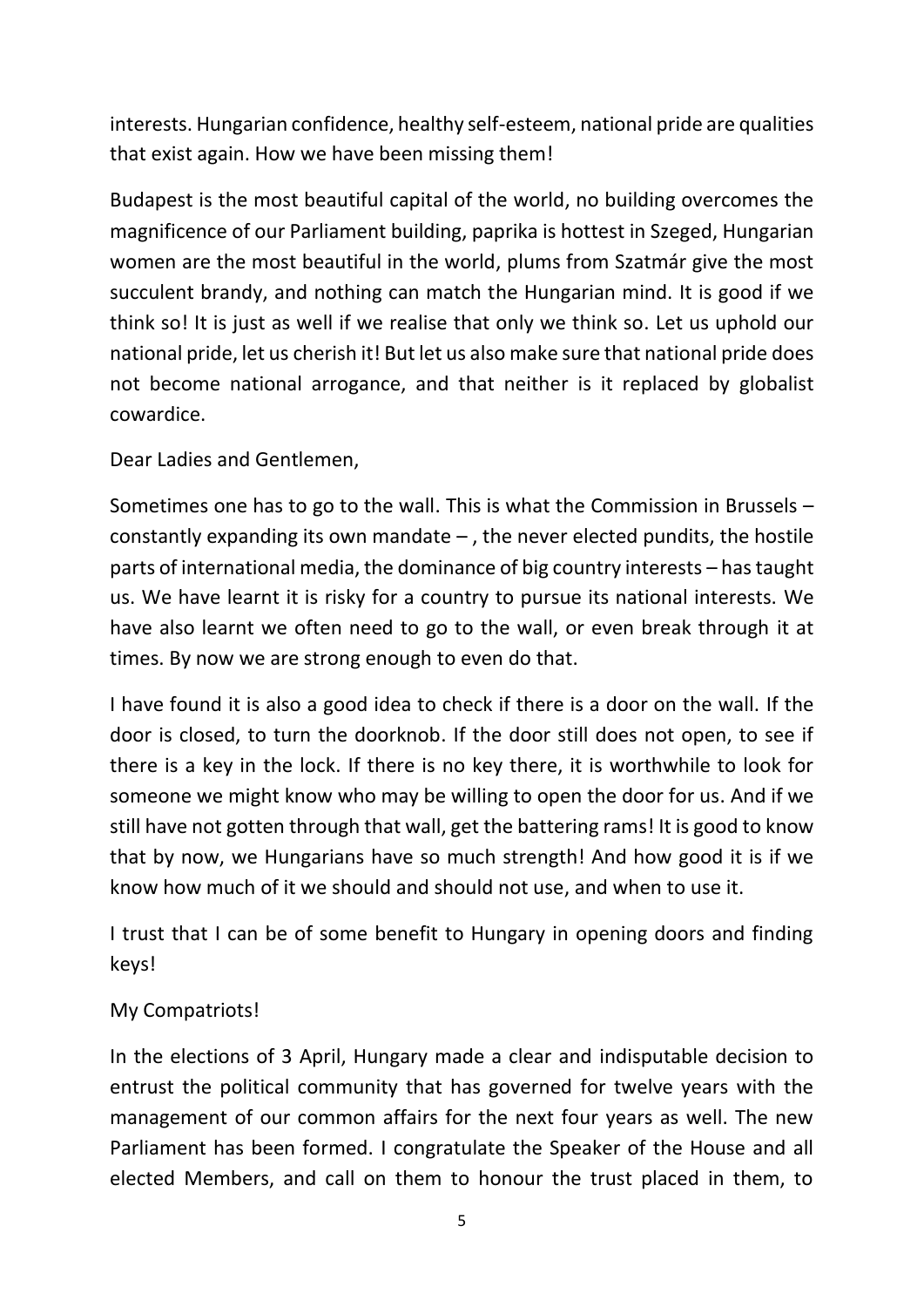respect the existing constitutional framework of democratic law-making, and to strive to make decisions that benefit our nation. The unity of the nation does not begin in the parliamentary chamber, but if we all accept that the power belongs to the people, we must also accept the consequences of their democratic decisions. This could be our common ground. And if we can also agree that a firm rejection of another person's point of view does not mean a denial of respect for the person, then our children can learn from those in public life. Because culture is not just Kodaly's choral music, the dances of the Gyimes Region, Munkácsy's Yawning servant, Csoóri's poems, the opera aria "Hazám, hazám" sung by Simándy, Magda Szabó's Abigel, the churches designed by Makovecz or our rich folklore heritage. Culture is also the way we look and behave, how we respect our traditions and address each other. I feel obliged to be an example to follow in this.

## Ladies and Gentlemen,

The National Assembly will elect a prime minister on Monday, soon I can appoint the members of the new government. As a citizen of Hungary I expect those controlling the executive to preserve the security of the Hungarian people! I hope that with the right responses to pandemics, security threats and economic challenges, there will be enough energy left to continue what we have started to build.

Dear Ladies and Gentlemen, you may know that over the past decade, I have participated in public life and the work of the government as a member of a national, civic, Christian Democratic community. I am proud of this, and will remain so. My commitment to my nation and home country does not change, and naturally, I also bear responsibility for those Hungarians whose values are different from mine. My task is to find the depth and the height where Hungarians belong together in a matter of course manner. I will find and highlight those aspects of our life that go beyond the usual antagonisms of party politics. I feel obliged to understand the arguments shaping the various positions, and to help even those accept the majority's decision whose opinions proved to be shared by a minority.

The cradle of sovereignty is the family. A nation's unity starts in the family, too. In every extended family, some family members are essentially different from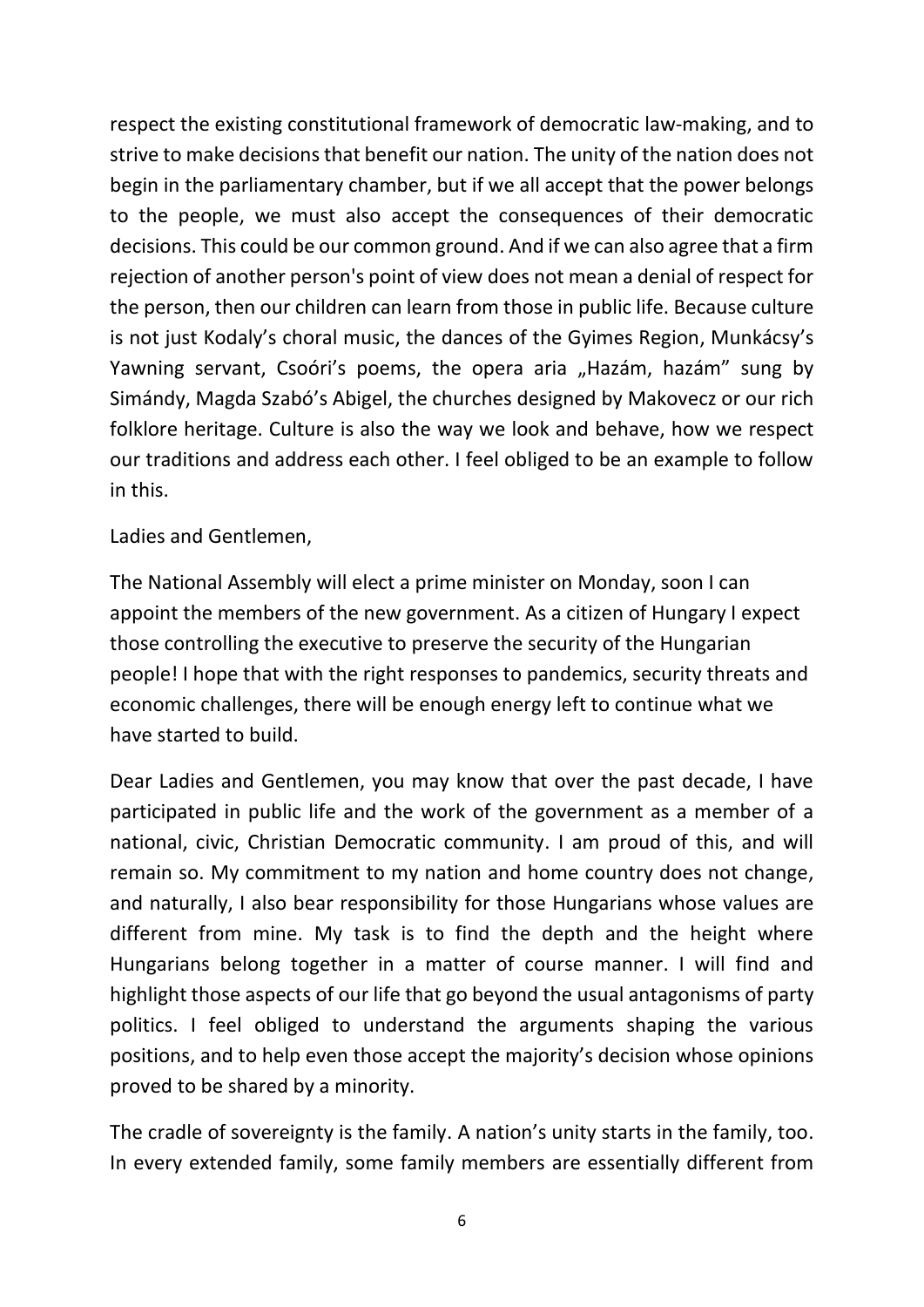others. Some live in a village, others in a small town, some in Pest, others in Buda, in the Great Plain or in Transdanubia, some live in the Highlands, others in the Southland. Professionals and skilled workers, rightists and leftists, the indifferent. Families include babies, young people, middle-aged and elderly members, some are believers, others are of no faith, there are the Catholics, Calvinists, Lutherans and Jewish, tolerant and intolerant, those with many children and the childless, the hard-working and the lazy, the wealthy and the poor, the family-centred and those preferring singlehood. This is how the Hungarian nation is composed, too. This is exactly how different we are from each other, and how differently we think about the world around us. But we share a history, we know each other, we belong together. We need to be able to experience, understand and even enrich what we have in common, what binds us together and what is our own. And in time, we may also learn to long for what is ours.

As President, I will support Hungarians as guided by my personal conviction, i.e. in the values predicated on Christianity, in handing down life. I will encourage that children are brought up under loving care, that human life be protected from conception, I will protect the family, that we respect each other and support the weak.

At home and abroad, I will speak out to help young people to start a family, to combine the responsibilities of a career with those of having children and caring for the elderly. Let us protect the order of creation and the created world, let us support large families, full-time parents, adopters and those who care for their children alone. Let us work to remove all financial obstacles from the way to responsible parenthood. I will also speak out to protect life, representing those who cannot yet stand up to defend themselves. I will direct attention to talented young people.

Hungarians who live in poverty, in places that are invisible for the majority can count on me, too. I will be there among them, I will sit on the stool, listen and represent them. I want to be the ear, heart and mouth for those who are now less heard, seen and understood, so that we can feel that we belong together.